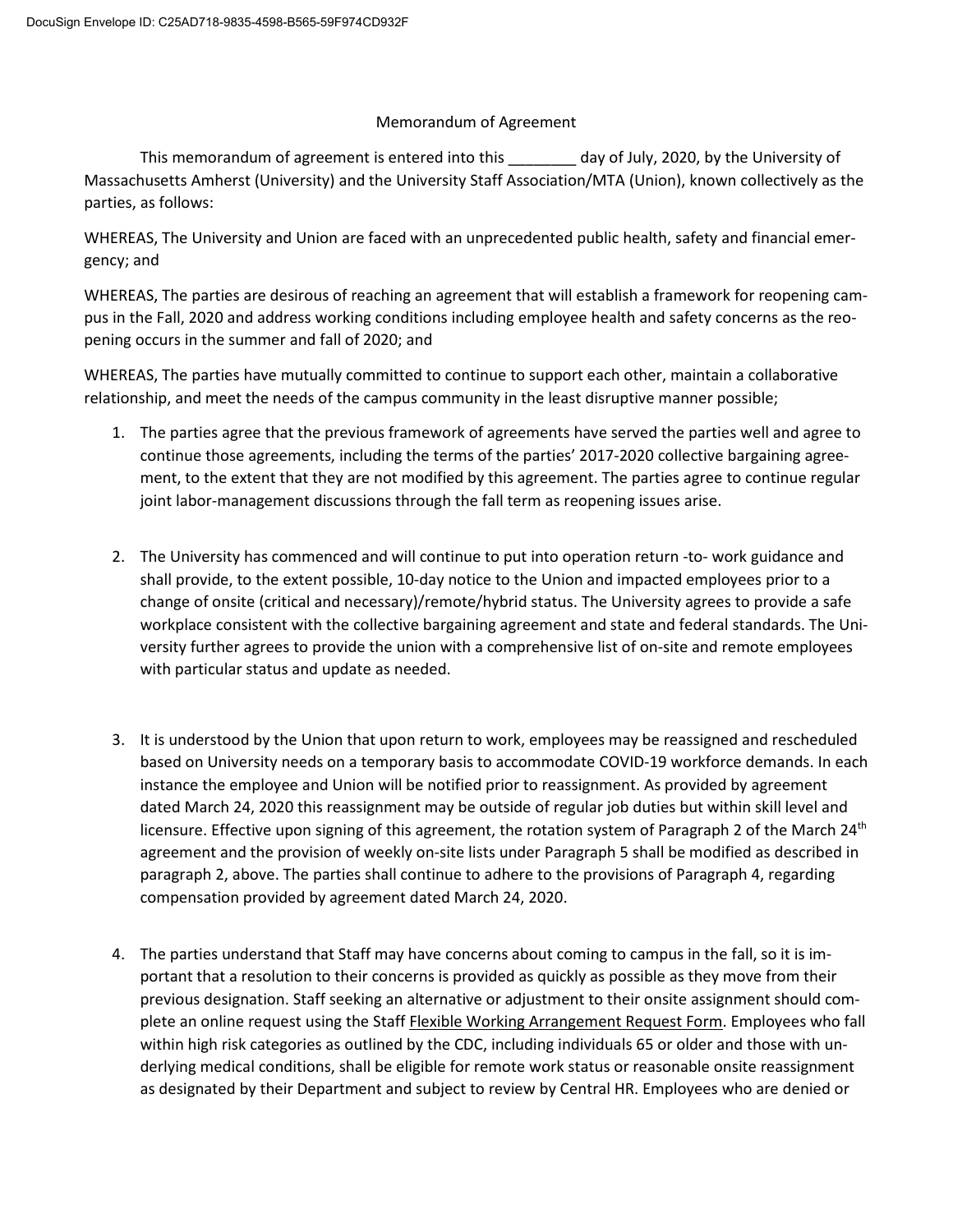refuse remote or partial remote work or reassignment or partial reassignment, may use accrued time for any period of absence beginning August 17, 2020. This agreement shall in no way limit employees' rights pursuant the Families First Coronavirus Response Act or any subsequent related Federal or State legislation, including authorized COVID-19 leave provisions. The parties agree that every reasonable effort will be taken to ensure no employee falls off payroll due to Covid-19. The union shall be notified as soon as possible of any member requests to use federal or state Covid-19 leave.

- 5. Employees assigned to work onsite who do not fall within high risk categories as outlined by the CDC may petition for alternative work arrangements. Staff seeking an alternative work schedule, alternative work site, adjustment to their onsite assignment, or other alternative should complete an online request -Flexible Working Arrangement Request Form. Such requests shall not be unreasonably denied. Employees whose petitions are not granted may utilize processes under the Accessible Workplace Office to address individual needs and may use accrued leave as eligible under the collective bargaining agreement for any period of absence beginning on August 17, 2020. This agreement shall in no way limit employees' rights to leave, including intermittent leave, pursuant to the Families First Coronavirus Response Act or any subsequent related Federal or State legislation, including authorized COVID-19 leave provisions.
- 6. The parties recognize that all employees who have dependents of day care age or in pre-K -12 schools will face unique and unprecedented challenges with managing work and childcare. Using the processes in paragraph 5, above, the parties will make every reasonable effort to afford flexibility with regard to assignments, schedules, and work hours for employees needing childcare or attending school remotely or remote onsite. Beginning on August 17, 2020, such employees who are unable to secure their full work hours through an alternative work schedule or other adjustment may use accrued time as eligible under the collective bargaining agreement or benefits accorded under the FFCRA, but not both (accrued time and FFCRA). The parties agree to revisit this article as all school district reopening and/or reclosing plans are formalized.
- 7. Safety and health considerations of employees are a priority of the University and Union. The University will provide, when appropriate, PPE and safety equipment for employees and shall train employees in the use of such equipment as well as safety and health protocols. Employees are likewise required to follow all University mandated safety protocols, including protocols for cleaning and disinfecting, wearing of masks and social distancing. Employees who refuse to follow safety protocols, including but not limited to wearing masks (except where unsafe due to a documented medical condition or disability) and social distancing as possible and appropriate, may be subject to discipline pursuant to the collective bargaining agreement.
- 8. Employees are required to perform on a daily basis the University checklist of COVID-19 related symptoms and refrain from reporting to work if they are symptomatic. Appropriate University protocols regarding reporting of disease, symptoms, testing, and travel shall be strictly adhered to for the health and safety of all University staff and students. Any violations of these procedures must be promptly reported